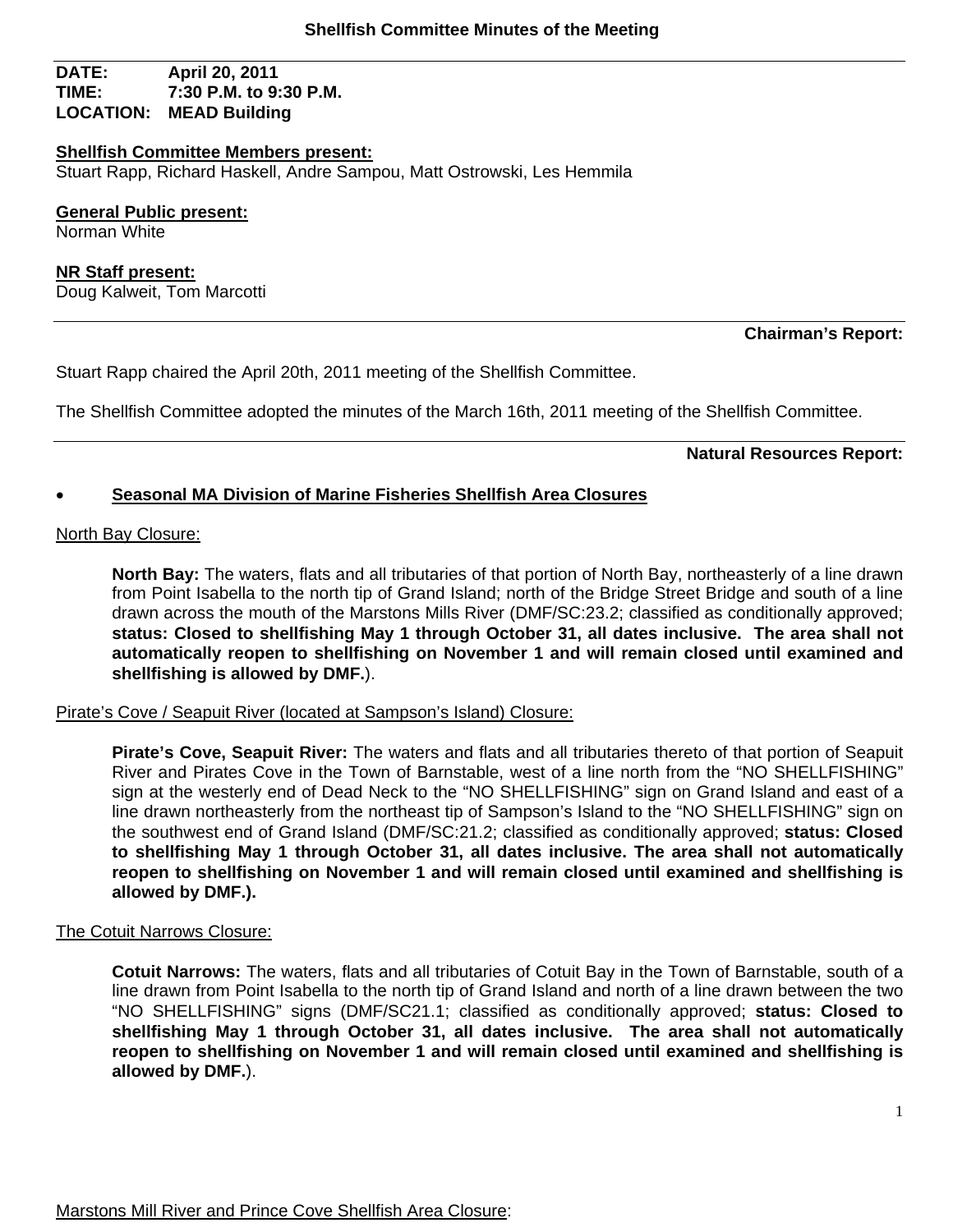**Marstons Mills River:** The waters and flats and all tributaries thereto of Marstons Mills River in the Town of Barnstable, south of a line drawn across the mouth of Prince Cove, north of a line drawn across the mouth of the river and westerly of a line drawn northerly from the two "No Shellfishing" signs located at the mouth of Warren's Cove. (DMF/SC:23.1; classified as conditionally approved; **status: Closed to shellfishing May 1 through February 14, all dates inclusive. The area shall not automatically reopen to shellfishing on February 15 and will remain closed until examined and shellfishing is allowed by DMF.**).

**Prince Cove:** The waters and flats and all tributaries thereto of Prince Cove in the Town of Barnstable, north of a line drawn across the mouth of Prince Cove (DMF/SC:23.1; classified as conditionally approved; **status: Closed to shellfishing May 1 through February 14, all dates inclusive. The area shall not automatically reopen to shellfishing on February 15 and will remain closed until examined and shellfishing is allowed by DMF.**).

# **Division of Marine Fisheries and Town of Barnstable Shellfish Relay Area Definitions for 2011 Out - of - Town Contaminated Quahog Relays**

Natural Resources informed the Shellfish Committee of the Spring 2011 Out-of-Town Contaminated Quahog Relays and the practicality of utilizing various established relay areas (listed below) located throughout the Town for the natural depuration of the relayed contaminated quahogs.

 **Close April 1, 2011** 

Scudder Lane Recreational Shellfishing Area DMF/CCB 31.20

The Scudder Lane Recreational Shellfishing Area is defined as**:** the waters, flats and all tributaries of Barnstable Harbor from the Beach House west of the Scudder Lane landing, to the Barnstable Yacht Club pier, and extending to the Huckins Island tidal flat.

## **Close April 19, 2011**

Cotuit Bay Relay Area DMF/SC 21.22

The Cotuit Bay Relay Area is defined as: the waters, flats and shoreline of that portion of Cotuit Bay between the "No Shellfishing" sign / posts located along the shoreline at 884 Main Street extending to the "NR" sign buoys located offshore.

# **Close April 19, 2011**

Hyannis Harbor Relay Area DMF/SC27.22

The Hyannis Harbor Relay Area is defined as: the waters, flats and shoreline of that portion of Hyannis Harbor between the Hyannisport Yacht Club pier and the pier located at 10 Hyannis Avenue, and from the seaward end of the Hyannisport Yacht Club pier to the offshore sign/buoy located seaward of the pier at 10 Hyannis Avenue**.** 

# **Close May 1, 2011**

Cordwood Lane Relay Area (Northern Portion) DMF/SC 21.21

The northern portion of the Cordwood Lane Relay Area is defined as: the waters, flats and shoreline of that portion of Cotuit Bay located within the area defined by the "No Shellfishing" sign/post located on the shore at 721 Old Post Road to the NR "No Shellfishing" sign/buoy located offshore to the green navigational buoy at the southern end of the Cotuit Narrows to the "No Shellfishing" sign/post located on the shore at 797 Old Post Road.

# **Close May 1, 2011**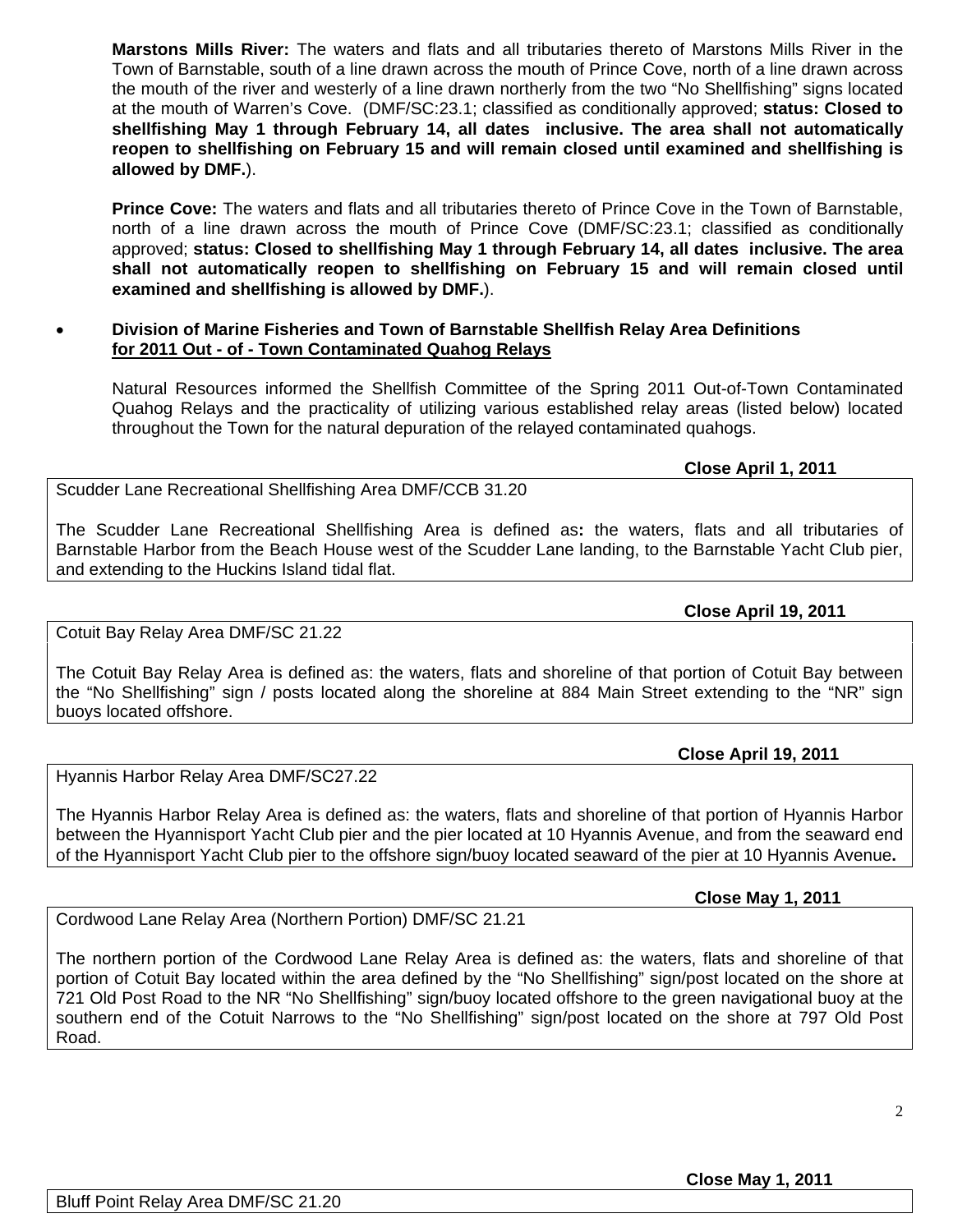The Bluff Point Relay Area is defined as: the waters and shoreline of that portion of Cotuit Bay southwest of an imaginary line drawn from the end of the pier at 124 Bluff Point Drive to a "No Shellfishing" sign/post along the western shore of Cotuit Bay at 996 Main Street, Cotuit Ma.

 **Close May 1, 2011** 

North Bay Relay Area DMF/SC23.22

The North Bay Relay Area is defined as: the waters, flats and shoreline of that portion of North Bay from the pier at 79 Sand Point Road to the pier at 86 Sand Point Road extending to the navigational channel at the northern entrance to Cotuit Bay and to the offshore sign/buoys in North Bay.

## **In-Town Contaminated Shellfish Removal and Relays**

The Natural Resources Office is contracting for the removal of contaminated shellfish (i.e., quahogs ) from designated portions of the Bumps River, Centerville River and East Bay. The quahogs are currently being relayed and free planted in the designated relay area as defined below for depuration purposes. Pending testing and certification by DMF, the relay area is scheduled to reopen for harvest on November 1, 2011. Contractors are being paid \$40 per orange tote basket for harvested quahogs. Contact the Natural Resources Office for further information.

#### 2011 Schedule *Draft*

Centerville and Bumps River Contaminated Quahog Relay \*MEET AT HAYWARD LANDING\*

| April 27      | Wednesday; meet @ 1:30 pm  | Matt |
|---------------|----------------------------|------|
| May 5         | Thursday; meet @ 7:00 am   | Matt |
| May 6         | Friday; meet @ 7:30 am     | Matt |
| May 11        | Wednesday; meet @ 11:30 am | Matt |
| May 12        | Thursday; meet @ 12:30 pm  | Amy  |
| May 20        | Friday; meet @ 7:30 am     | Amy  |
| May 23        | Monday; meet @ 10:00 am    | Matt |
| <b>May 24</b> | Tuesday; meet @ 11:00 am   | Matt |
| May 25        | Wednesday; meet @ 11:30 am | Matt |
| May 26        | Thursday; meet @ 12:30 pm  | Amy  |
| June 3        | Friday; meet @ 6:30 am     | Amy  |
| June 6        | Monday; meet @ 8:30 am     | Matt |
| June 9        | Thursday; meet @ 11:00 am  | Amy  |
| June 10       | Friday; meet @ 12:00 pm    | Amy  |

For more information, please contact the Natural Resources Office at 508-790-6272 or E-mail: Matthew.Loo@town.barnstable.ma.us

\*All dates are contingent upon weather and harvest pressure\*

Harvest Source: Centerville River, Bumps River, East Bay **Close April 21, 2011** Bay Street Relay Area DMF/SC23.20

The Bay Street Relay Area is defined as: the waters, flats and tributaries of that portion of North Bay from the Town landing at Bay Street to the "No Shellfishing" sign / post at the tip of the salt marsh at 237 Seapuit Road and extending to the offshore "NR" sign buoys.